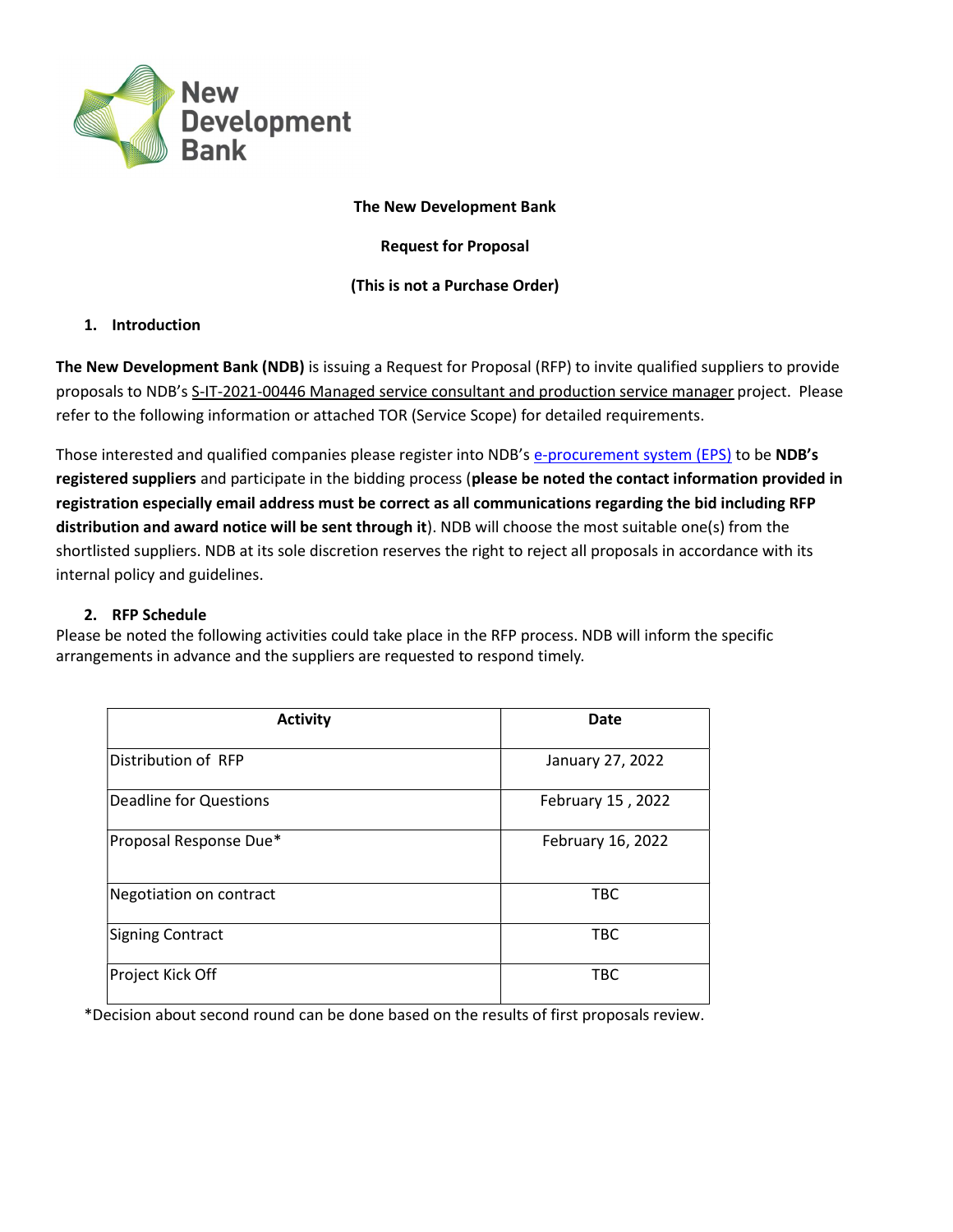# 3. Instruction to bidders

#### 3.1 Contact Information

Please use the following contact information for all correspondence with NDB concerning this RFP. Suppliers who solicit information about this RFP either directly or indirectly from other sources will be disqualified.

Mr. Ivan Nepeivoda Address: 26th Floor, NDB Headquarters, 1600 Guozhan Road, Pudong New District, Shanghai 200126, China Email: nepeivoda.ivan@ndb.int

# 3.2 Submission of Proposals

Proposals shall be prepared in English. Both hard copy and electronic version is acceptable. Hard copy (6copies at least) is **optional** and shall be sent in sealed covers. Electronic version is **obligatory** and shall be submitted online via Electronic Procurement System.

For submission of proposal, the qualified suppliers should register to NDB's e-procurement system to be NDB registered suppliers (subject to NDB's internal approval) in advance. Then registered suppliers need to ENROLL in the procurement notice (for open competitive bidding) or **ACCEPT** the invitation (for limited competitive bidding) before submitting proposal online according to the timeline. (https://www.ndb.int/data-anddocuments/corporate-procurements/)

The mentioning of deadline, due time, closing date, etc. herein means Beijing time; and NDB's business time is from 9:00AM to 5:15PM in working days.

#### 3.3 Questions

Please submit questions in writing by e-mail. Vendors should refer to the specific RFP paragraph number and page and should quote the questioned passage. NDB will be prompt in responding to questions. All questions will be responded to as a group and sent to all vendors.

#### 3.4 Ownership of Materials

All materials submitted in response to this RFP become the property of NDB. Proposals and supporting materials will not be returned to vendors.

#### 3.5 Proposal Costs

NDB is not responsible for any costs incurred by the vendor in the preparation of the proposal or the site visit.

#### 3.6 Proposal Format (if applicable)

NDB recommends that the proposal should contain two parts as follows. The vendor may choose other format if you desire so.

Volume 1 – Main Proposal

Section 1 Executive Summary

Section 2 Functional Section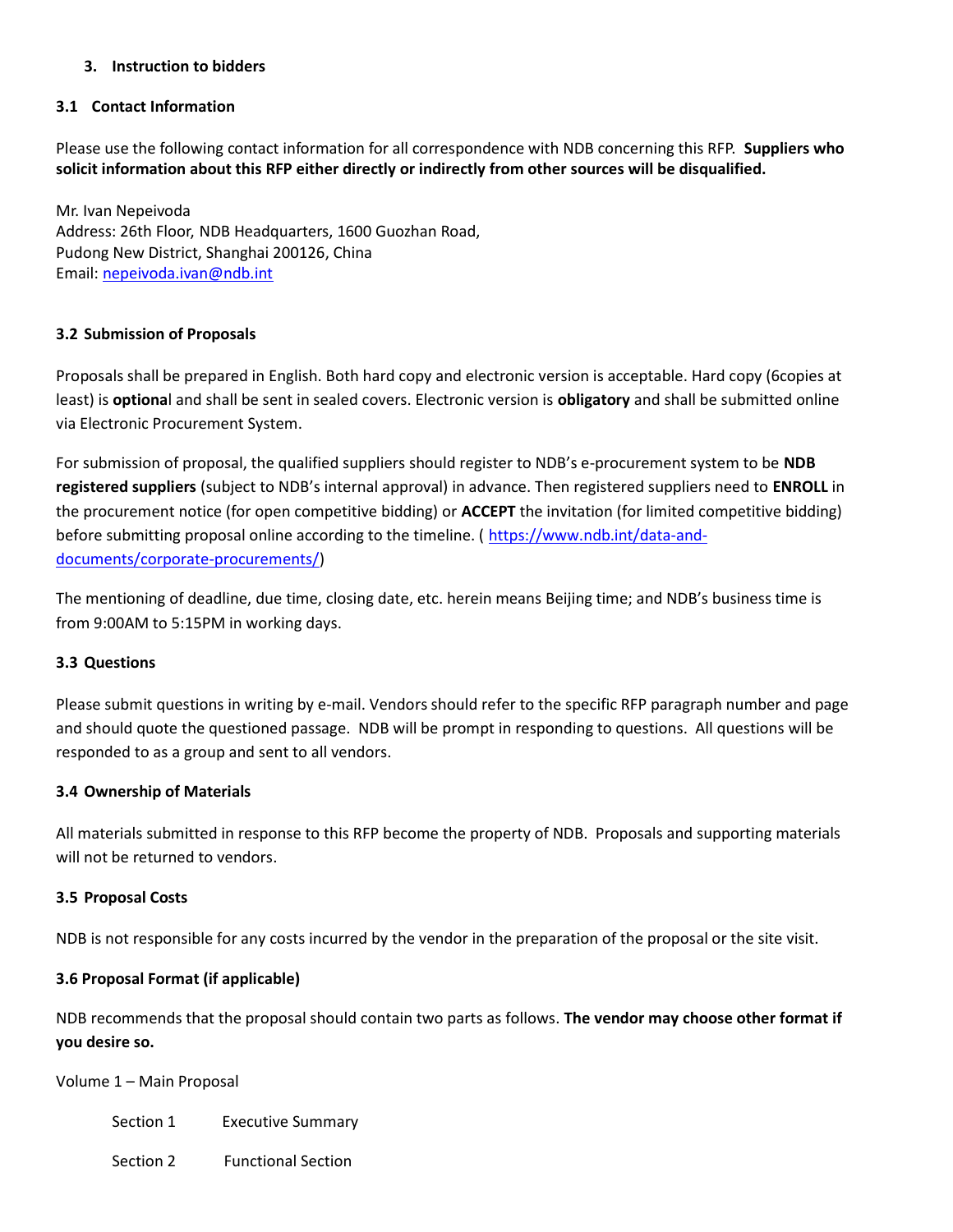Section 3 Technical Section Section 4 Project Management Section Section 5 Support Section

The above format is only a recommendation. Suppliers could use other formats if you desire so.

Volume 2 – Price Proposal – Should be separate but integral part of the proposal. The currency is USD; if quoting in other currencies, the exchange rate should be clearly defined. The price shall be inclusive of applicable taxes (if not, please specify); and other charges shall also be clearly defined. Note: The payment will be done by international wire transfer, then NDB recommends that the tax fee must be included in the proposal, with respective details. Payment terms applicable - not less than 30 days.

# 3.7 Validity Period

The proposal including pricing quotation shall be valid at least for 120 days.

#### 3.8 RFP Amendments

New Development Bank reserves the right to amend this RFP any time prior to the closing date. Amendments will be issued only to vendors who are going to complete a proposal.

# 3.9 Sub-contractor

NDB expects to negotiate and sign contract with one winning vendor. NDB will accept only complete solutions from a primary vendor, and will not accept any proposals that are on only one item or a combination of items from the RFP. The prime vendor will be responsible for the management of all subcontractors. NDB will not accept any invoices from subcontractors or become part of any negotiations between a prime vendor and a subcontractor.

#### 3.10 Award Notification

NDB could negotiate with all shortlisted suppliers before deciding the winning vendor. And NDB reserves the right to negotiate further with the winning supplier before and in the contracting process. The remaining vendors will be notified in writing of their selection status.

# 4. Evaluation Criteria

The proposals will be reviewed and evaluated by NDB's team in accordance with the related policy and guidelines, especially the six principles (Economy, Efficiency, Competition, Transparency, Value for Money, Fit for Purpose) contained in NDB's corporate procurement policy. NDB is interested in obtaining a complete solution to the requirements contained in this RFP. Proposals that meet the proposal instructions and requirements will be given a thorough and objective review. Proposals that are late, or do not comply with proposal instructions, or take exceptions to mandatory requirements will be eliminated without further consideration. The following are the key factors that would be taken into consideration for evaluating the proposals.

## i. Technical Approach and Methodology or Software Solution

Primary consideration will be given to meet the mandatory requirements as listed in this RFP.

The following are factors in the evaluation.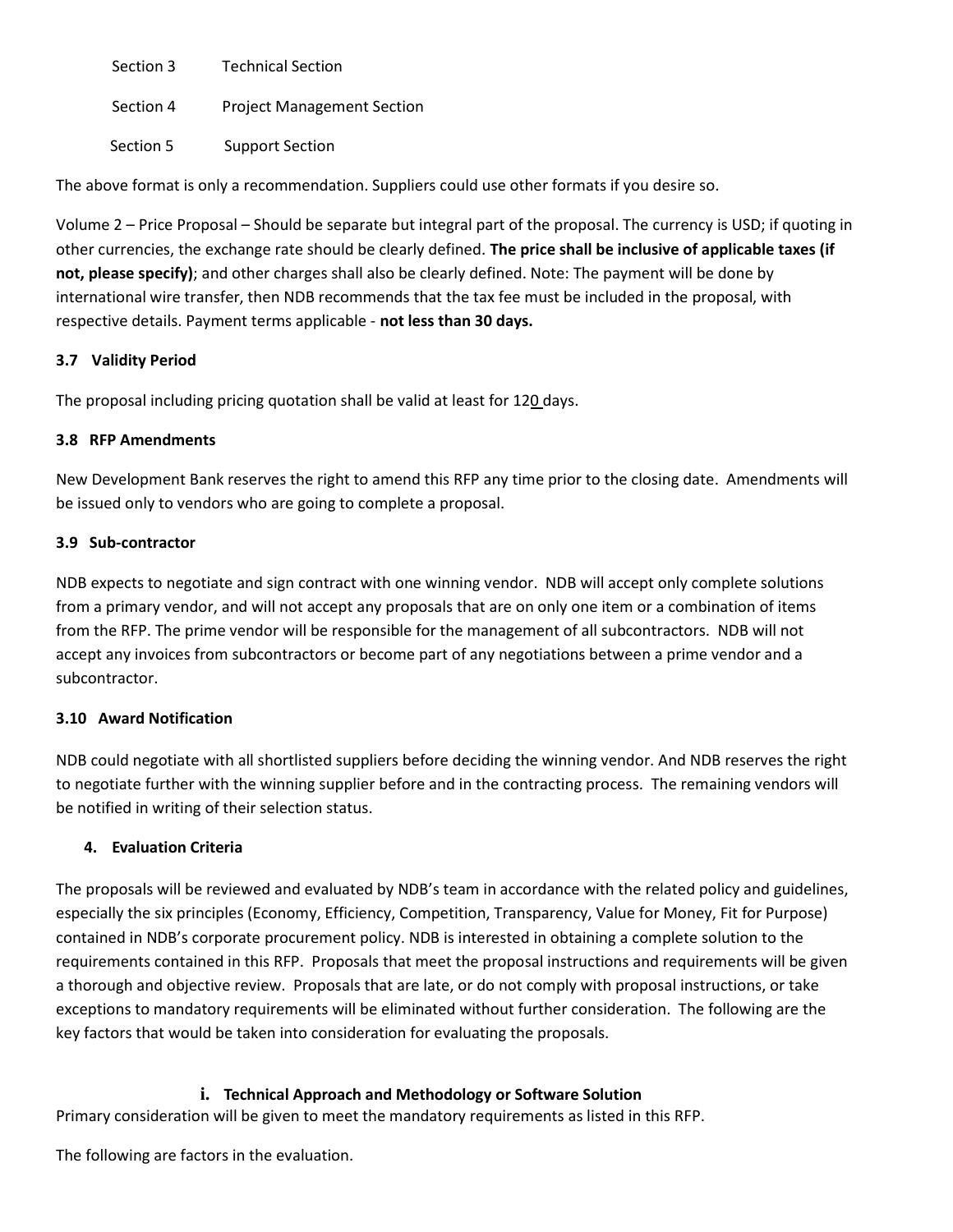- 1. Meeting the requirements as stated in this RFP;
- 2. Understanding of the work to be performed;
- 3. Technical approach and methodology to accomplish the work;
- 4. Completeness and competence in addressing the scope of work.

#### ii. Project Management

NDB also believes that effective project management is essential for a successful implementation. Vendors will be evaluated on the completeness and responsiveness of their project management plans and the project team assigned.

As part of the project management plan, vendors must demonstrate adequate experience in developing and implementing the requested project. NDB's confidence in the vendors' ability to meet deadlines and successfully manage similar projects will be a primary consideration.

Special consideration is given to vendors who propose a detailed project plan with sufficient breakdown of tasks and steps to demonstrate a complete understanding of the project.

#### iii. Pricing

NDB will consider pricing as part of the evaluation criteria. Lowest price is not essential to win; however, large pricing differentials between vendors will be carefully examined. Price will be used as a final indicator for determining the vendor finalists when all other criteria have been normalized.

#### iv. Presentation and Demonstration

The results of Presentation and Demo will be evaluation factors.

#### v. Support and Maintenance

NDB believes the ability to perform timely support is also an important factor for the success of this project. Therefore, vendors should provide adequate information to demonstrate their capabilities to fulfill this task.

#### 5. Contract

The participant shall review the service agreement template provided by NDB in advance. The use of NDB's version of the agreement is preferable. Template agreement and general terms and conditions can be found on the NDB's official web-site https://www.ndb.int/data-and-documents/corporate-procurements/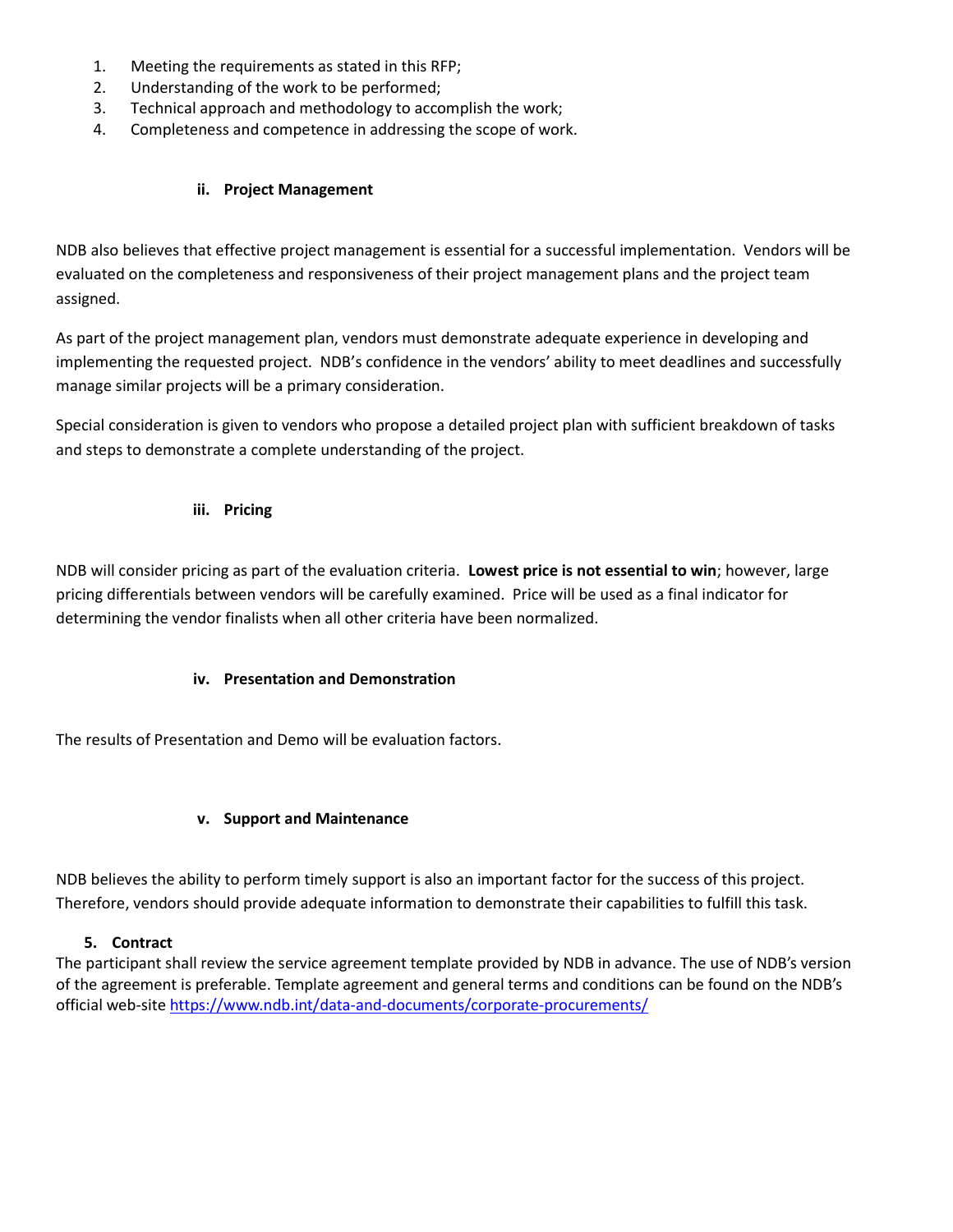#### Attachment 1:

#### Service Scope

#### 1. Introduction

| Position                          | Specification                                                                                              |
|-----------------------------------|------------------------------------------------------------------------------------------------------------|
| <b>Managed Service Consultant</b> | Handle infrastructure support including network,<br>servers, monitoring, server room and other IT projects |
| IT Infrastructure and HQ building | Handle network, servers, HQ building and other IT                                                          |
| support service                   | projects.                                                                                                  |
| Service Manager                   | Inquiry, filling, purchase and payment                                                                     |
| System Engineer                   | System inspection and testing                                                                              |

# 2. Specifications

- 1) Managed Service Consultant, 1FTE
- The service consultant Should be proficient in using AD system maintenance, including AD user, group, DNS, ADFS, sites, group policy and application integration.
- The service consultant should have at least 10 years' experience in the required domain.
- The service consultant should understand Office365 China system email user and group's migration, including user account, email ID and email data.
- The service consultant should Proficiency in using Aliyun and Azure system build, upgrade, configure server, managing account, permission, and service port.
- The service consultant is capable to support both Okta and Azure AD identity service including Single Sign-On, Multi-factor Authentication, Lifecycle Management, Universal Directory, API Access Management, SAML authentication and OAuth authorization.
- The service consultant is capable to support both Office365 China version and Global version.
- The service consultant should understand optimize MDM solution, including separate BYOD device and corporate device authentication for VPN, WIFI, and Cable line.
- The service consultant should achieve the function that BYOD device is able to access corporate email via Blackberry Work.
- The service consultant should understand Office365 China system data backup and restore configuration.
- The service consultant should understand trouble-shooting the issues on Office365 China, ADFS, AAD connect
- The service consultant-working hour is from 9:00-18:00 in NDB Shanghai office during workdays.
- The service consultant-working hour should follow NDB Shanghai office working hour regulation.
- Expected to work for 1 year, within which the scope of work assigned by the NDB can be accepted.